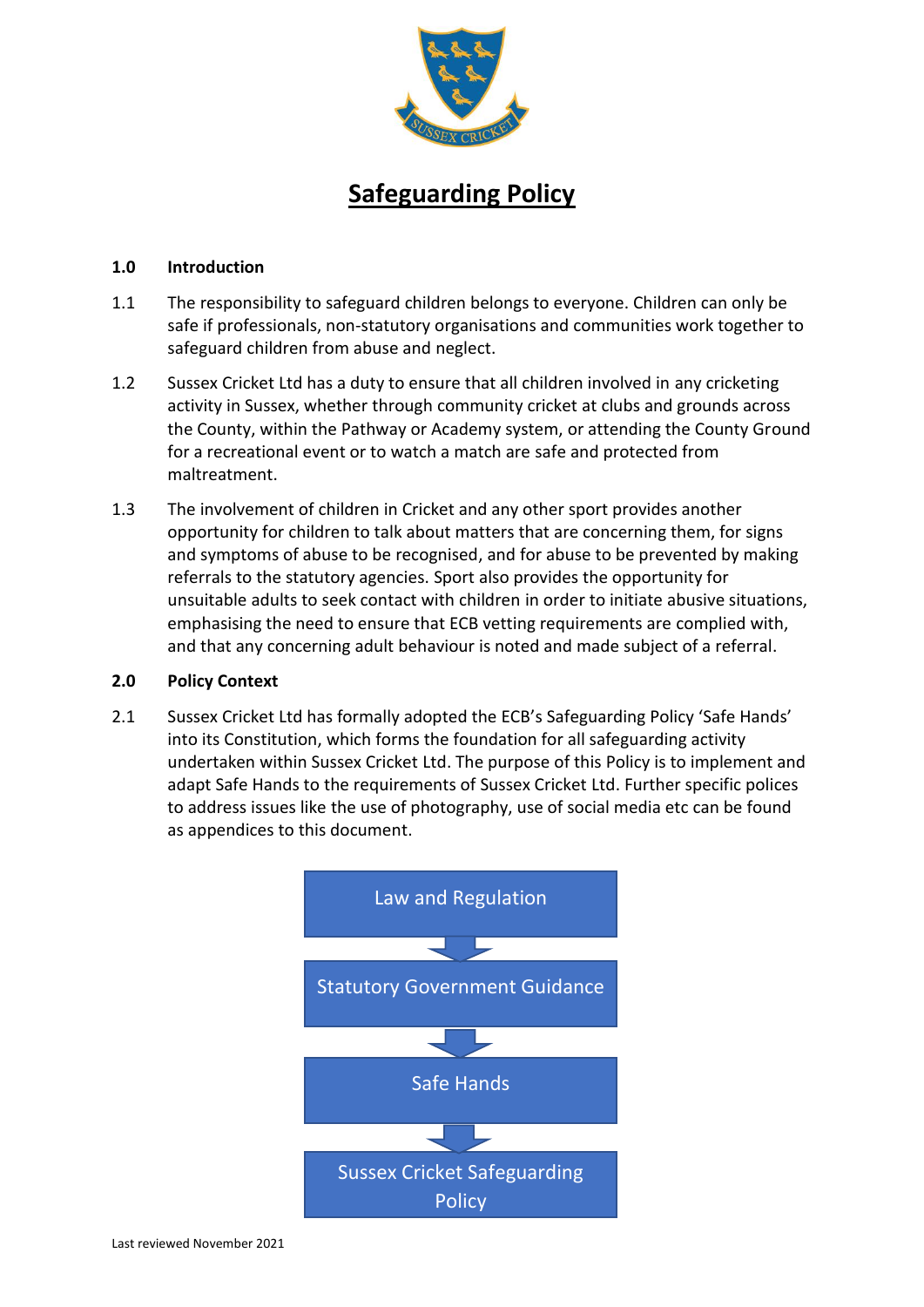

- 2.2 As illustrated in the above diagram, this Policy is based on Law and Statutory Guidance and consequently all employees and volunteers of Sussex Cricket Ltd must comply with the content.
- 2.3 All staff and volunteers should have an awareness of safeguarding and know what action to take if they have a concern about a child or the behaviour of an adult.
- 2.4 Staff and volunteers who have direct contact with or 'work' with children must:
	- Understand the definition of 'Abuse'
	- Understand the four categories of abuse and associated signs and symptoms
	- Know what action to take when abuse or neglect is known or suspected, or if they have a concern about a child or the behaviour of an adult.
- 2.5 The Board of Sussex Cricket Ltd are responsible for ensuring that this policy is adopted and implemented by all staff.
- 2.6 The Board has appointed a Member with the lead responsibility for safeguarding and created a Safeguarding Committee to oversee safeguarding activity within Sussex Cricket Ltd. Terms of reference for the Committee can be found as an appendix to this report.
- 2.7 A Safeguarding Officer has been appointed with the operational responsibility for all safeguarding matters, who reports directly to the Chief Executive, Head of Community Cricket and Director of Cricket. In addition to overseeing all safeguarding within Sussex Cricket Limited, including the Academy, the Safeguarding Officer will also fulfil the role of County Welfare Officer, providing the link between the recreational club welfare officers and the Safeguarding Team at the ECB.

#### **3.0 Definitions**

- 3.1 Throughout this policy and associated appendices, the nationally agreed definitions from the Government Guidance Working Together to Safeguard Children will apply. Abuse is broadly defined into four categories to assist with identification:
	- Physical

Sexual

Emotional

Neglect

# **3.2 Children**

Anyone who has not yet reached their 18th birthday.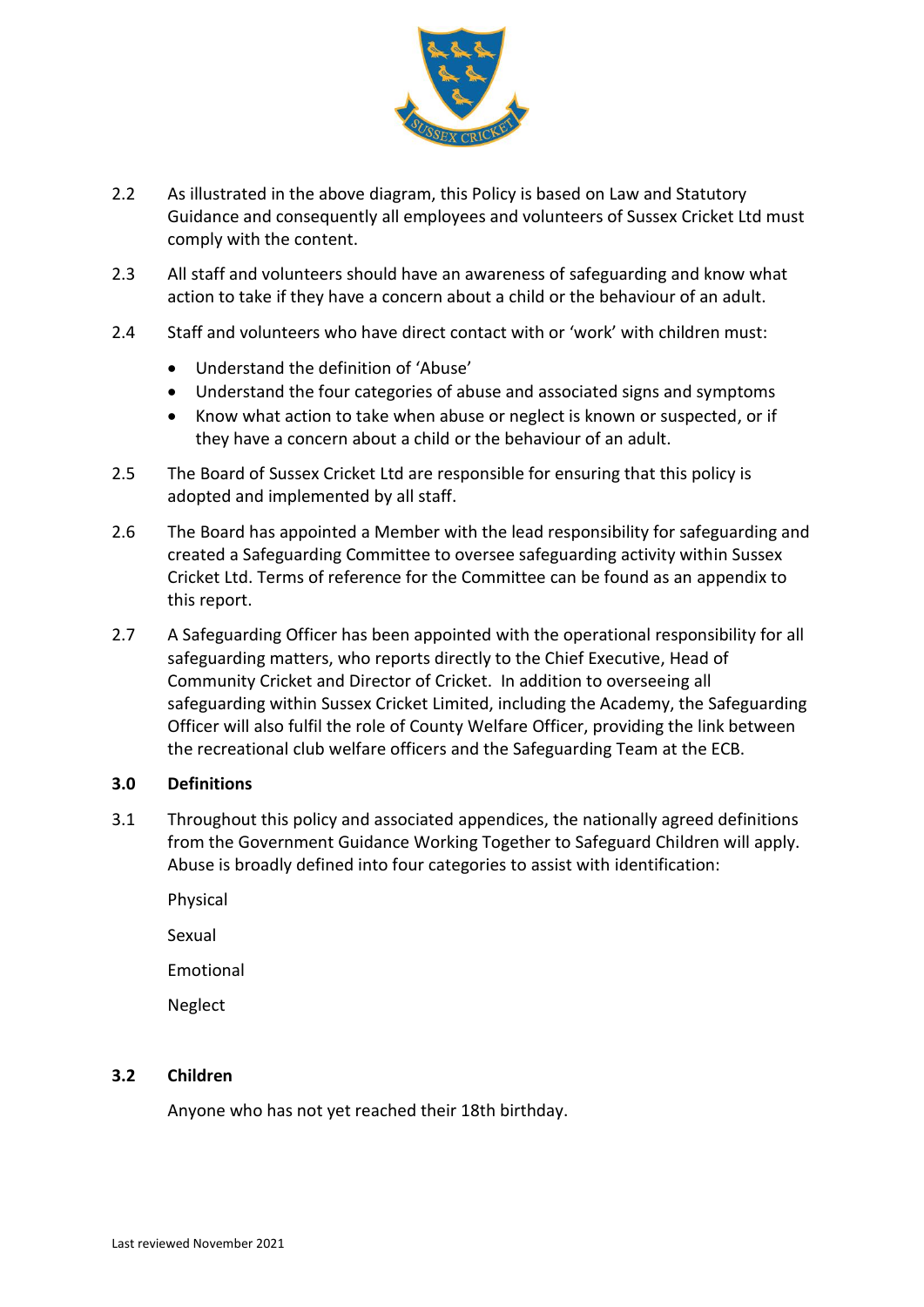

## **3.3 Safeguarding**

-protecting children from maltreatment -preventing impairment of children's health or development -ensuring that children are growing up in circumstances consistent with the provision of safe and effective care

- taking action to enable all children to have the best outcomes

## **3.4 Child Protection**

Part of safeguarding and promoting welfare. This refers to the activity that is undertaken to protect specific children who are suffering, or are likely to suffer, significant harm.

#### **3.5 Abuse**

A form of maltreatment of a child. Somebody may abuse or neglect a child by inflicting harm, or by failing to act to prevent harm. Children may be abused in a family or in an institutional or community setting by those known to them or, more rarely, by others. Abuse can take place wholly online, or technology may be used to facilitate offline abuse. Children may be abused by an adult or adults, or another child or children.

#### **3.6 Physical Abuse**

A form of abuse which may involve hitting, shaking, throwing, poisoning, burning or scalding, drowning, suffocating or otherwise causing physical harm to a child. Physical harm may also be caused when a parent or carer fabricates the symptoms of, or deliberately induces, illness in a child.

#### **3.7 Sexual Abuse**

Involves forcing or enticing a child or young person to take part in sexual activities, not necessarily involving a high level of violence, whether or not the child is aware of what is happening. The activities may involve physical contact, including assault by penetration (for example, rape or oral sex) or non-penetrative acts such as masturbation, kissing, rubbing and touching outside of clothing. They may also include non-contact activities, such as involving children in looking at, or in the production of, sexual images, watching sexual activities, encouraging children to behave in sexually inappropriate ways, or grooming a child in preparation for abuse Sexual abuse can take place online, and technology can be used to facilitate offline abuse. Sexual abuse is not solely perpetrated by adult males. Women can also commit acts of sexual abuse, as can other children.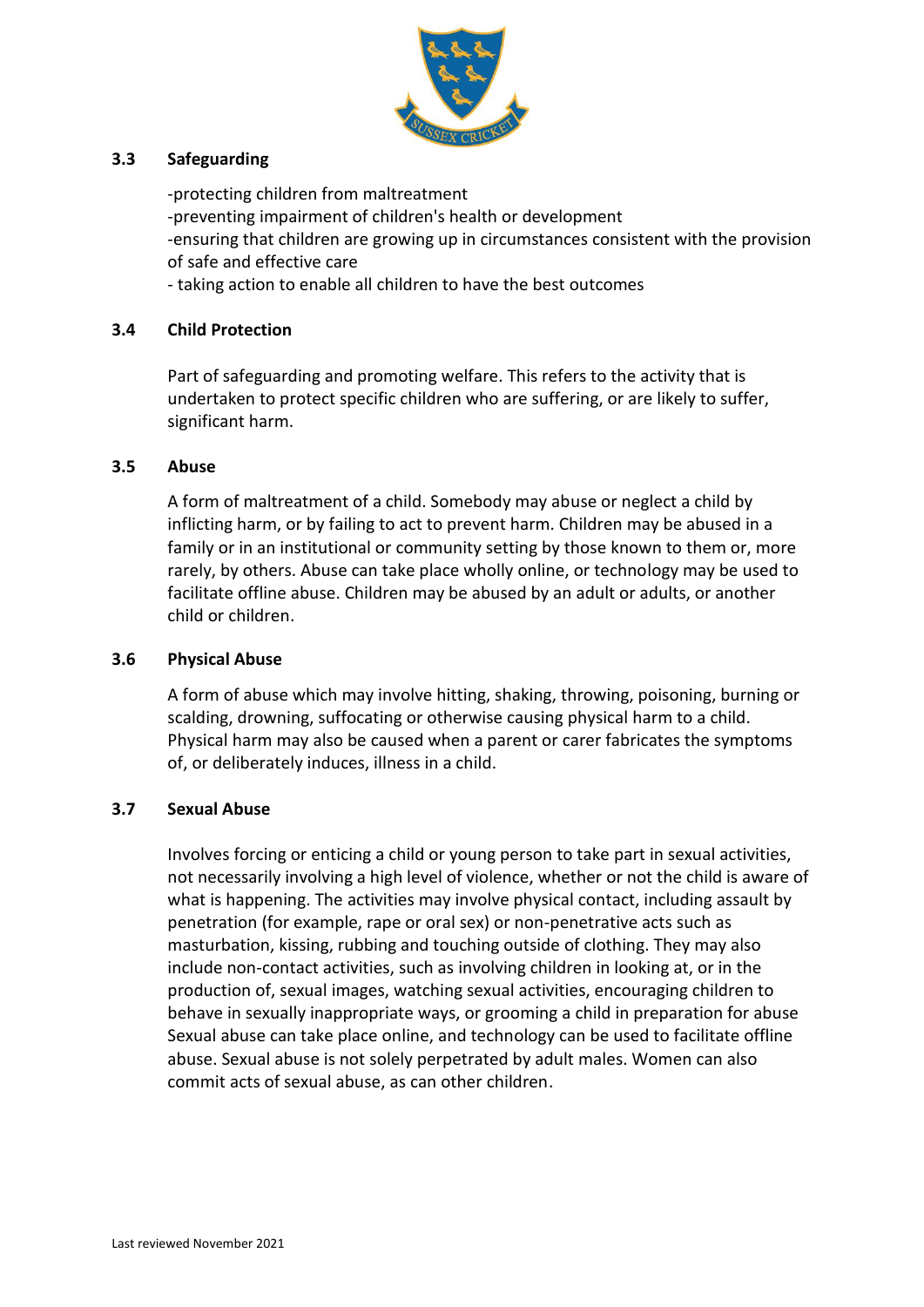

## **3.8 Emotional Abuse**

The persistent emotional maltreatment of a child such as to cause severe and persistent adverse effects on the child's emotional development. It may involve conveying to a child that they are worthless or unloved, inadequate, or valued only insofar as they meet the needs of another person. It may include not giving the child opportunities to express their views, deliberately silencing them or 'making fun' of what they say or how they communicate. It may feature age or developmentally inappropriate expectations being imposed on children. These may include interactions that are beyond a child's developmental capability, as well as overprotection and limitation of exploration and learning, or preventing the child participating in normal social interaction. It may involve seeing or hearing the illtreatment of another. It may involve serious bullying (including cyber bullying), causing children frequently to feel frightened or in danger, or the exploitation or corruption of children. Some level of emotional abuse is involved in all types of maltreatment of a child, though it may occur alone.

## **3.9 Neglect**

The persistent failure to meet a child's basic physical and/or psychological needs, likely to result in the serious impairment of the child's health or development. Neglect may occur during pregnancy as a result of maternal substance abuse. Once a child is born, neglect may involve a parent or carer failing to:

a. provide adequate food, clothing and shelter (including exclusion from home or abandonment)

b. protect a child from physical and emotional harm or danger

c. ensure adequate supervision (including the use of inadequate care-givers)

d. ensure access to appropriate medical care or treatment

It may also include neglect of, or unresponsiveness to, a child's basic emotional needs.

#### **4 Recognition**

4.1 In the absence of a direct disclosure from a child, confirmation that abuse is occurring solely from signs and symptoms can be problematic for staff. Symptoms may be vague, complex, and develop over time, and may be associated with more than one type of abuse. Any concerns about potential abuse should always be acted upon as outlined in the section on Response.

Safe Hands provides the following possible indicators of abuse:

• Unexplained or suspicious injuries such as bruising, cuts or burns, particularly if situated on a part of the body not normally prone to such injuries

• An injury and the explanation for it seem inconsistent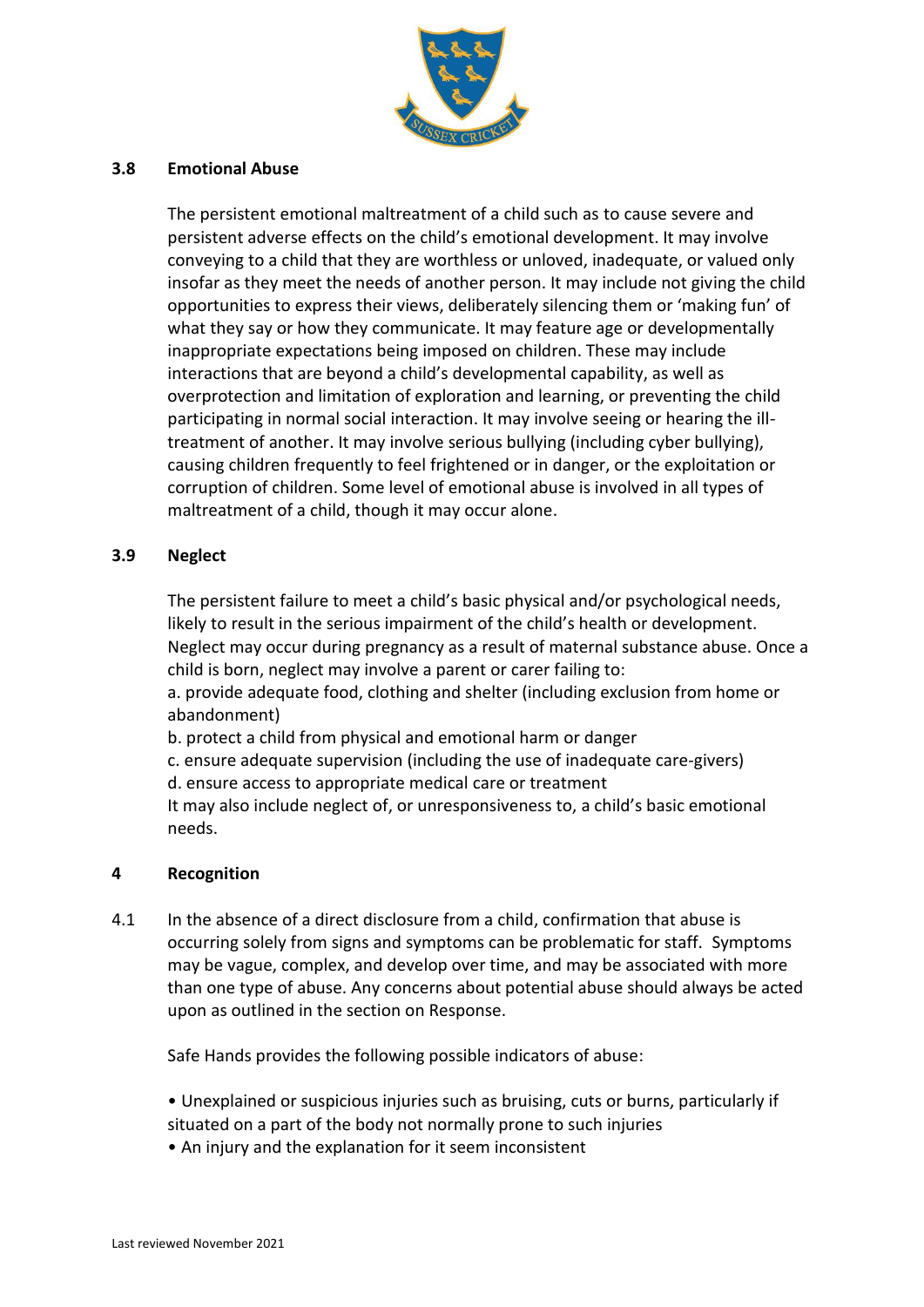

- The child describes what appears to be an abusive act involving him/her
- Someone else (a child or adult) expresses concern about the welfare of another child
- Unexplained changes in behaviour (for example, becoming very quiet, withdrawn or displaying sudden outbursts of temper)
- Inappropriate sexual awareness
- Unexplained access to material goods, clothes, activities etc.
- Goes missing for periods of time.
- Engaging in sexually explicit behaviour
- Distrust of adults, particularly those with whom a close relationship would normally be expected
- Difficulty in making friends
- Stops, or is prevented from, socialising with other children
- Displays variations in eating patterns, including overeating or loss of appetite
- Loses weight for no apparent reason
- Becomes increasingly dirty or unkempt
- Excessive fear of making mistakes
- 4.2 Further guidance on recognising the signs of abuse can be found in the Pan Sussex Child Protection & Safeguarding Procedures:

[http://sussexchildprotection.procedures.org.uk/qkpz/recognition-and-referral-of](http://sussexchildprotection.procedures.org.uk/qkpz/recognition-and-referral-of-abuse-and-neglect/recognition-of-abuse-and-neglect)[abuse-and-neglect/recognition-of-abuse-and-neglect](http://sussexchildprotection.procedures.org.uk/qkpz/recognition-and-referral-of-abuse-and-neglect/recognition-of-abuse-and-neglect)

# **5.0 Response**

- 5.1 Action must always be taken when there is concern about the welfare of a child or the actions of an adult. Doing nothing is not an option.
- 5.2 Child protection concerns can sometimes emerge over an extended period and involve a child's contact with a number of agencies, each of whom may hold some information which may appear insignificant. It is only when all such information is shared between agencies that a far more concerning picture may emerge that requires intervention by the statutory agencies.
- 5.3 Incidents of abuse can vary from one-off occurrences to an ongoing situation of abuse which becomes endemic to the life of a child. Neglectful situations can persist for many months and drift between poor parenting and serious harmful environments for a child. Any incident of physical abuse has the potential to be serious; emotional abuse is often persistent. Sexual abuse, once initiated, can persist for months or even years perhaps occurring on a daily basis. Threats, coercion and secrecy will all be used by an abuser to reduce the chance of detection.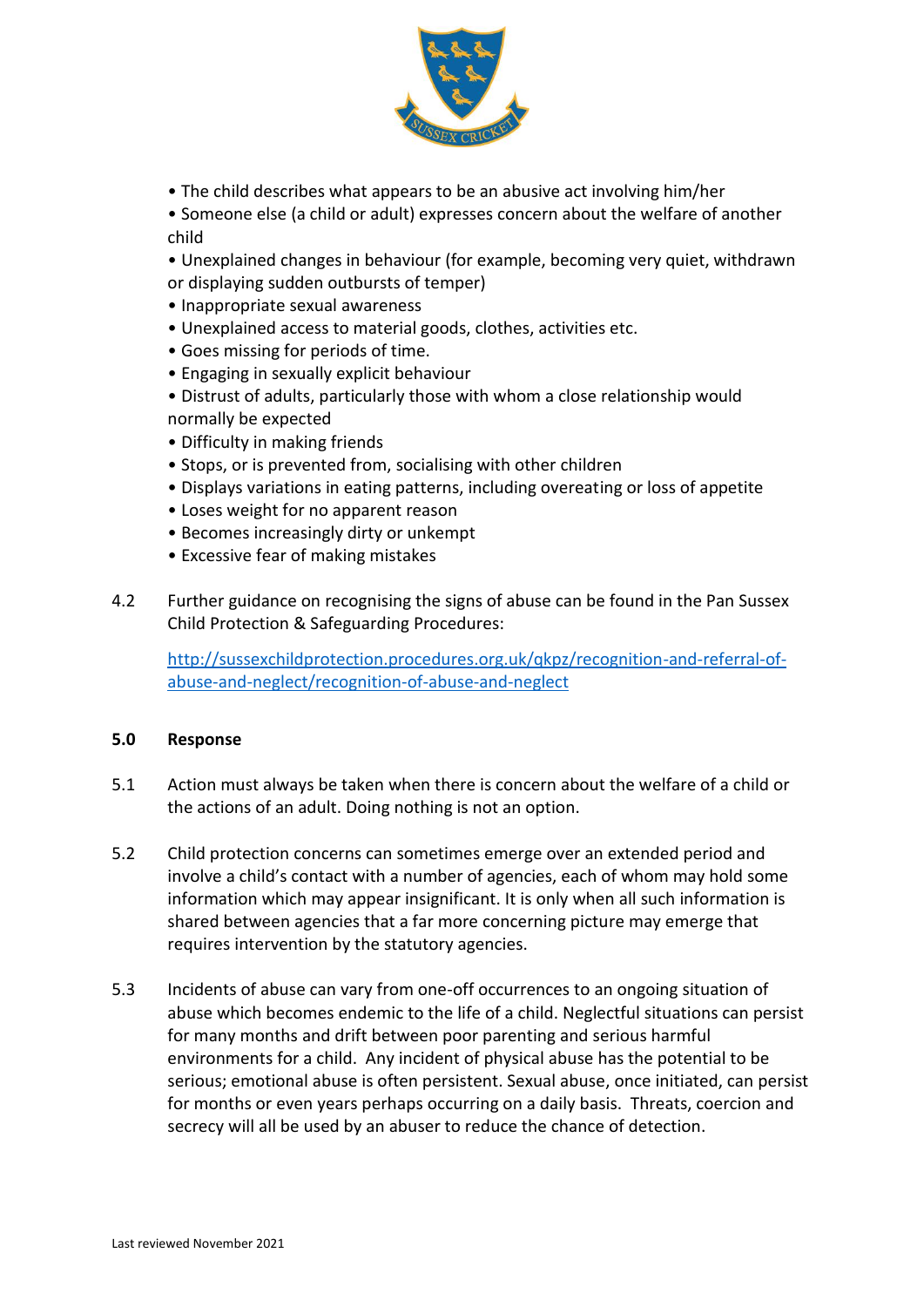

- 5.4 Children and young people can be very perceptive to any reaction from a person receiving their complaint. The fact that a child has chosen to make a disclosure to a particular person is always significant. It is therefore important that the opportunity to intervene and prevent any further abuse continuing is responded to appropriately, and that the child is given every opportunity to disclose what they wish.
- 5.5 It is also important to understand that the overwhelming majority of abuse is perpetrated by someone known to the child, usually a parent or carer. Abuse by strangers is relatively rare. Consequently, any concerns are more likely to refer to abuse that has happened within in a family (intra-familial) as opposed to from someone outside a family (extra-familial). Personal knowledge or relationships with an alleged abuser must be ignored when receiving a disclosure, allegation, or suspicion of abuse. Details of any allegation or concern from a child must never be discussed with an alleged abuser.
- 5.6 The above highlights the need to ensure that all staff and volunteers know what action to take if abuse is known or suspected, or there any concerns for a child or the behaviour of an adult.
- 5.7 The investigation of abuse is the responsibility of the police and children's social care. The responsibility for staff and volunteers of Sussex Cricket is to take action and report any concerns in order that the statutory agencies can consider what action to take. Safe Hands refers to the three Rs involved in taking appropriate action:

**R**espond to a concern or allegation **R**ecord the relevant information **R**eport the relevant information

#### **6.0 Responding**

- 6.1 There are a number of reasons for taking action:
	- Something a child has said about abuse happening to them (disclosure)
	- Something a child or adult says they have been told about abuse occurring by the victim (allegation)
	- Possible signs, symptoms or suspicions of abuse (concern)
	- Allegations made against a member of staff or volunteer
	- Something you seen (including online)
	- Allegations against a parent or carer
	- Bullying
	- Observations of inappropriate or concerning behaviour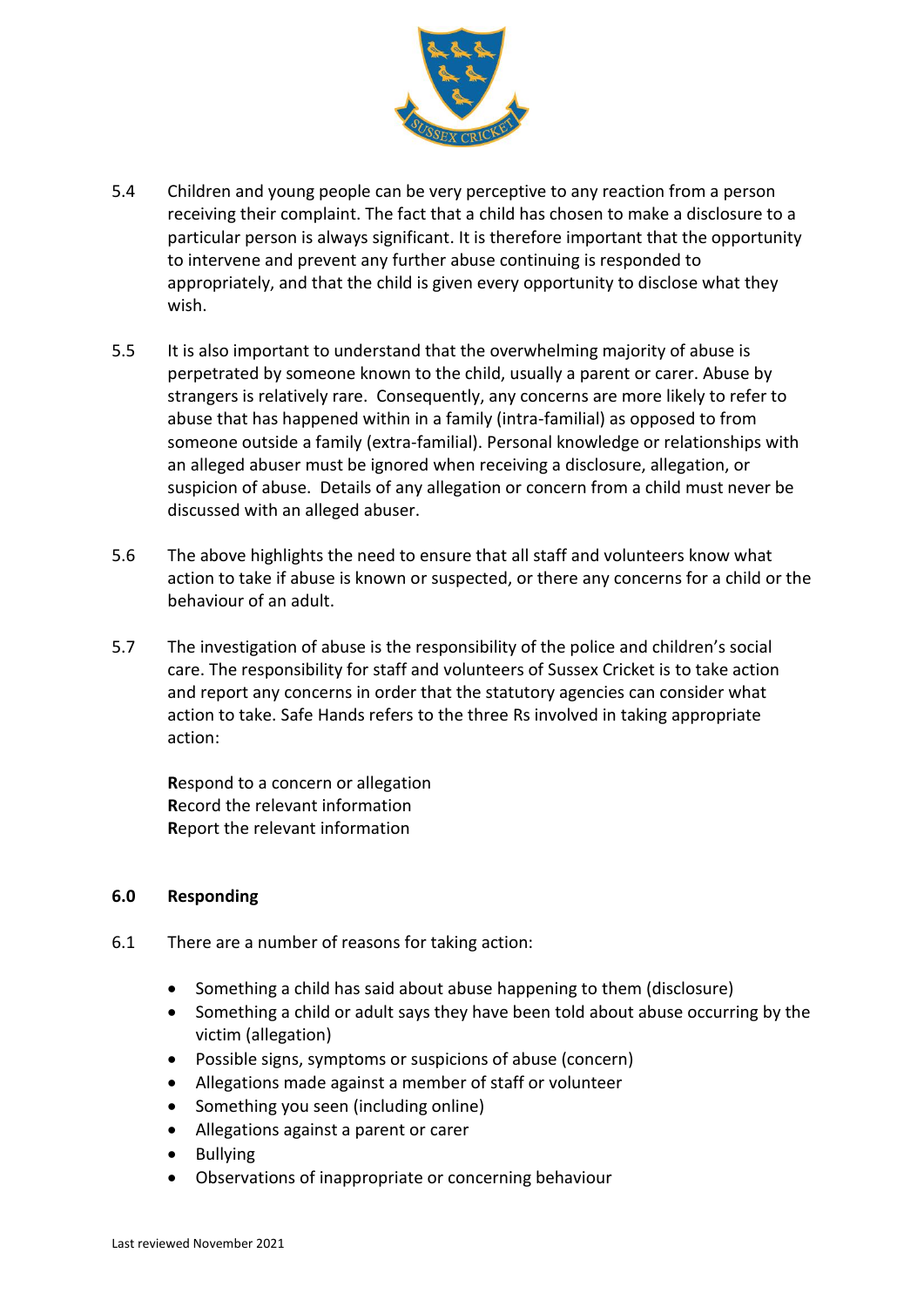

• A feeling that something is not right

There may be other indicators in addition to the above-don't hesitate if you have any doubts- share your concern

- 6.2 When responding to a disclosure always:
	- Stay calm- you may hear about matters that you find disturbing and have not experienced before
	- Try to react to the child's age and ability
	- Do not show disgust or disbelief-be aware of your non-verbal communication
	- Keep an open mind to what you are told
	- Ensure the child is safe and feels safe
	- Take what you are told seriously
	- Listen carefully to the child-never stop a child who is freely recalling significant events-they may have waited years to talk about the abuse
	- When a natural break occurs, reassure the child and stress they are not to blame
	- Avoid asking questions unless they are necessary to clarify what you have been told
	- If you do need to ask a question use 'open 'questions-who, what, when, where, how…….
	- Do not use 'closed' questions-those which only give a yes/no or limited selection of responses
	- Do not use 'leading' questions-those that suggest the answer
	- When the child has stopped talking and you feel you have sufficient information to make a report of the incident, reassure the child again and explain you will have to tell someone else in order to help the situation
	- Never agree to keep the matter secret
	- If a child indicates they want to tell you something but only if you keep it a secret explain you can't do that, and that you can only help by knowing what has happened
	- If the child still declines to disclose any information report what has happened
	- Maintain confidentiality- only inform those who need to know in order to protect the child (children's social care, police, Safeguarding Officer)
	- Consider the immediate safety of the child- who will be caring for them after the disclosure?
	- Remember- It is not our duty to investigate any allegation or disclosure of abuse or consider whether the abuse may or may not have occurred. That is the responsibility of the police and children's social care.
	- Never attempt to undertake any investigation following the receipt of an allegation or disclosure of abuse
	- Never approach an alleged abuser or discuss an allegation with them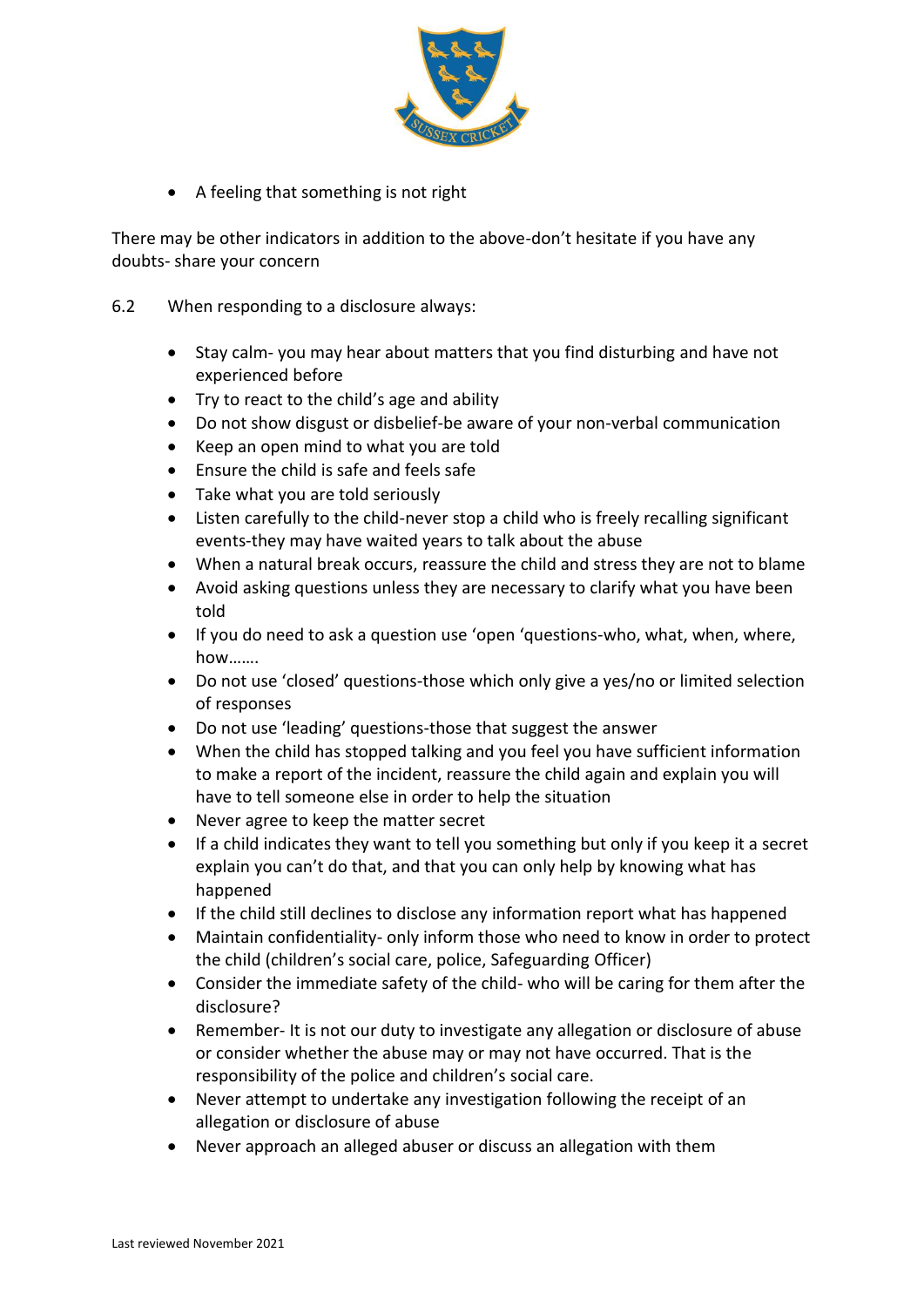

# **7.0 Recording**

7.1

- As soon as possible make a note of what you have been told whilst the matters are still fresh in your mind. The ECB reporting form should be used, but this may not be available at the time
- Do not delay listening to what the child has to say in order to get recording materials-the moment may pass
- Trying to make notes during a disclosure may interrupt what the child wants to tell you
- If possible, make some notes after the disclosure with the child present- this will depend on the circumstance of the disclosure and the child's age and ability, but gives the opportunity to check the accuracy of what you are recording
- 7.2 In order that the information will be of most use to children's social care, the police, Safeguarding Officer or the ECB, it is important that it is as detailed as possible. Again, this will vary according to the circumstances of the disclosure and the age and ability of the child.
- 7.3 Information that must be recorded is as follows:
	- Child's full name, age/DoB, address, gender
	- Details of parent/carer and whether or not they have been informed
	- Details of the facts of the allegation or observations
	- Details of person alleged to have caused the incident/abuse including name, address, DoB or approximate age
	- Description of any visible injuries or bruising (do not ask child to remove clothing to reveal injury)
	- Child's account, if it can be given, of what happened and how
	- Details of any witnesses to the incident(s)
	- Times, dates and any other relevant information
	- A clear distinction between what is known to be fact, and opinion or hearsay
	- Signature, date and time of report

# **8.0 Reporting**

- 8.1 Unless there is a concern for the immediate safety of the child, all reports should initially be made to the Safeguarding Officer. If the Safeguarding Officer is not available contact the ECB Safeguarding Team.
- 8.2 If there are concerns for the immediate safety of the child, the police should be contacted. The police have a power to remove a child from their parents/carer if considered to be at immediate risk of significant harm.